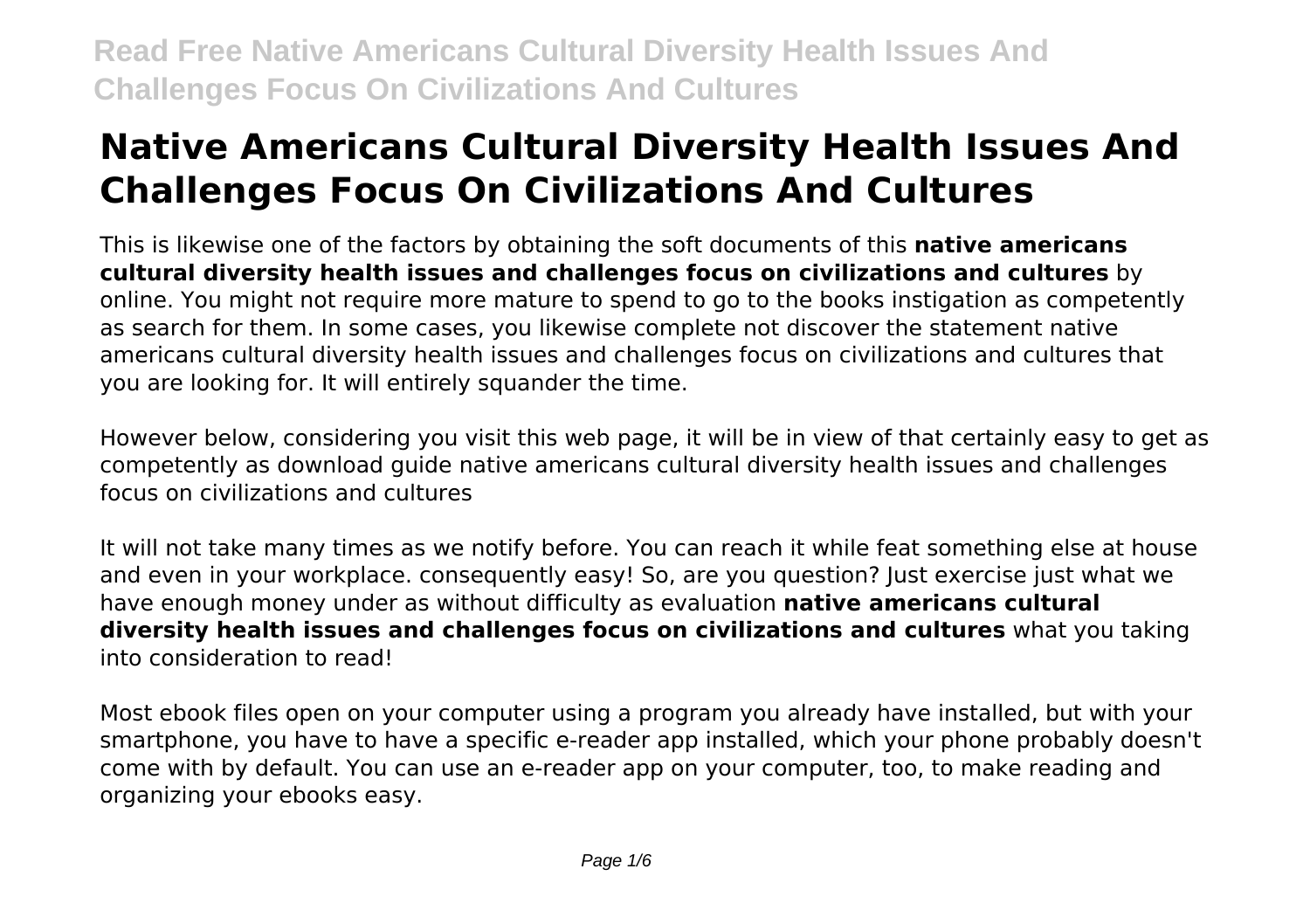# **Native Americans Cultural Diversity Health**

The University of Washington (UW) School of Medicine offers an optional program on Native American health and culture. To effectively teach about indigenous health, medical schools need to build a strong connection with the local community, said Jason Deen, MD, who heads the Indian Health Pathway (IHP) at the medical school.

# **Culture and Cures: Healing Native American Health | AAMC**

Cultural factors significantly influence the Native American's perspectives of traditional professional health care practices. To most effectively deal with Native American clients, health care providers must understand, respect, and demonstrate sensitivity to the values and implications of the Native American culture.

# **The delivery of culturally sensitive health care to Native ...**

Native Americans: Cultural Diversity, Health Issues and Challenges quantity Add to cart ISBN: N/A Categories: Cultural Studies , Focus on Civilizations and Cultures , Social and Behavioral Sciences Tags: 9781634831840 , 9781634835169 , cultural studies

# **Native Americans: Cultural Diversity, Health Issues and ...**

The Indian Health Service, which runs clinics and hospitals for Native Americans, spent \$3,332 per person in 2017, compared to \$9,207 spent on each person in the national health care system ...

# **What's Behind Native American Health Disparities? - Bloomberg**

In terms of preserving the cultural diversity of the United States, Native Americans have maintained non-English languages in the home at higher rates (28% among those age 5 or older, versus 21% across the population as a whole), with that percentage rising to 73% on the Navajo Nation Reservation and Off-Reservation Trust Land, in Arizona-New Mexico-Utah.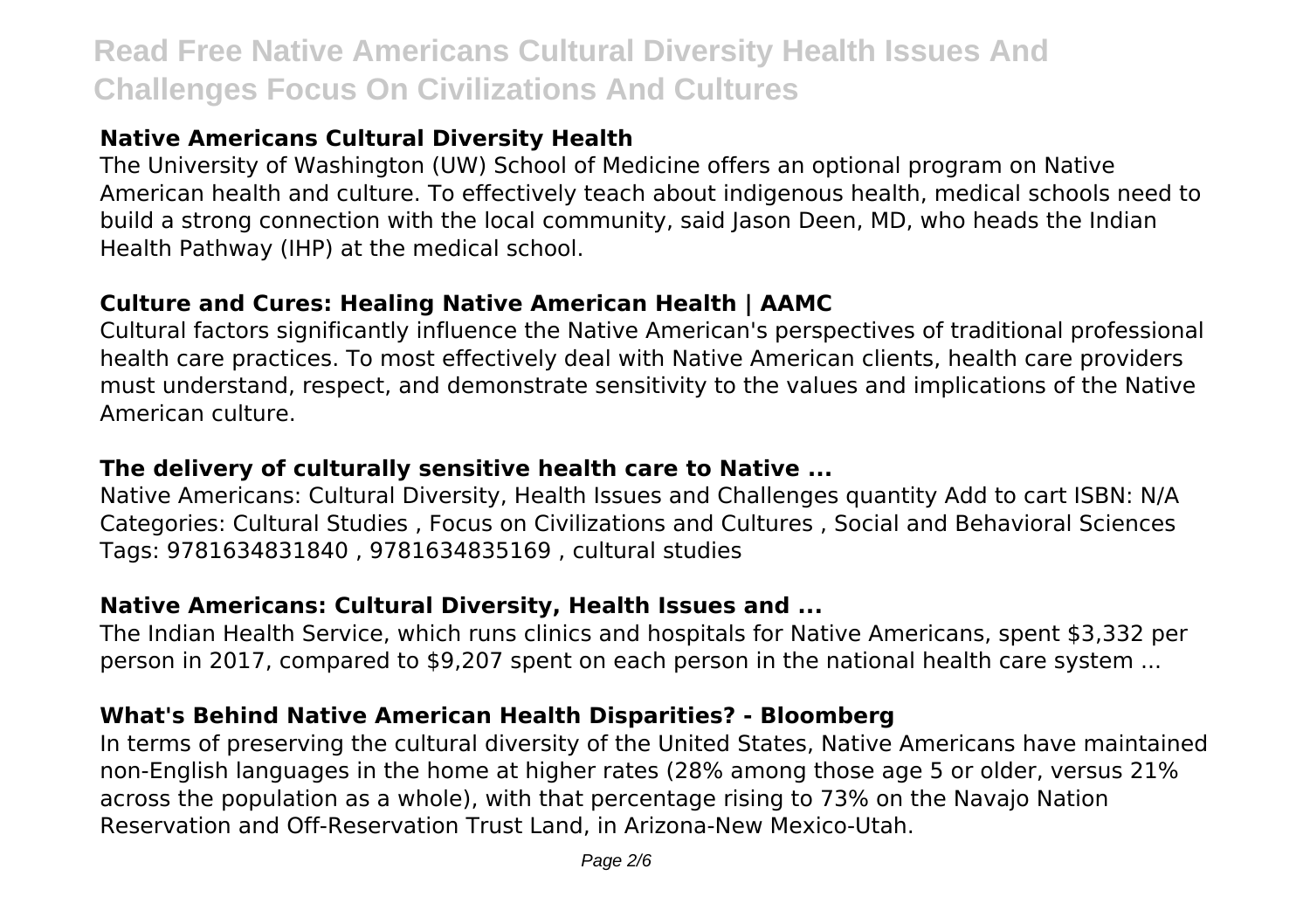## **Native Americans, public health and well-being: Research ...**

Diversity of Native Communities 5 4,222,760 American Indians and Alaska Natives and 909,770 Native Hawaiian and Pacific Islanders in the U.S. and its territories (US Census 2007) 560+ federally recognized American Indian and Alaska Native tribes and villages

#### **Cultural Sensitivity to Help While Serving Native American ...**

Ways to individualize and optimize health care for Native Americans. Health care providers must be attentive to cultural and social norms of this group in order to provide the best possible care. An understanding and willingness to accept the differences in culture on the part of the health care provider will improve care.

# **Understanding the Native American Culture for Nursing ...**

A study of Hispanic Americans attending a city clinic identified the following barriers to adequate medical care: language problems, cultural differences, poverty, lack of health insurance, transportation difficulties, and long waiting times. 34 Hispanic Americans have a lower rate of insurance coverage than do whites and African Americans, regardless of income level. 22 Approximately 35% of ...

# **Cultural Diversity, Health Care Disparities, and Cultural ...**

Native Americans may use a medicine man or woman, known as a shaman. As can be seen, each ethnic group brings its own perspectives and values to the health care system, and many health care beliefs and health practices differ from those of the traditional American health care culture.

# **How culture influences health beliefs - Euromed Info**

89.4 percent of African Americans had health care coverage in 2017 compared with 93.7 percent of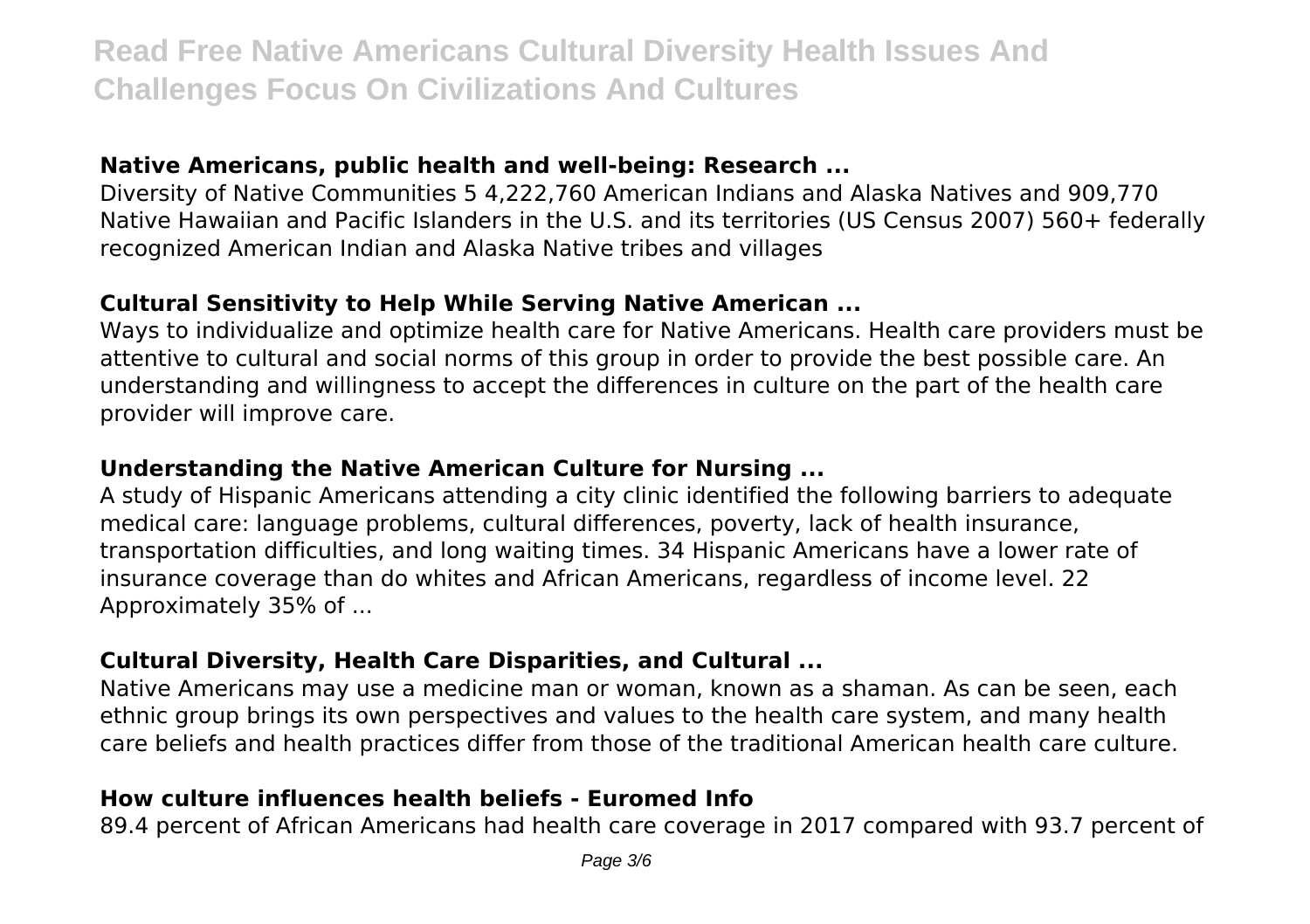white Americans. 2. 44.1 percent of African Americans had government health insurance coverage in ...

# **Health Disparities by Race and Ethnicity - Center for ...**

The 17 Traditional Foods Project tribal partners were supported by the Division of Diabetes Translation, Centers for Disease Control and Prevention, and the Indian Health Service Special Diabetes Program for Indians, cooperative agreement CC-RFA-DP08-819 Using Traditional Foods and Ecological Approaches to Promote Health and Help Prevent Type 2 Diabetes in American Indian and Alaska Native ...

#### **Integrating Culture and History to Promote Health and Help ...**

Health care provision and Native Americans. In Multicultural awareness in the health care professions (pp. 146-161). Boston: Allyn & Bacon. Leininger, M. (1991). Culture care diversity and universality: A theory of nursing. (p. 361). New York: NSN Press. Leininger, M. (2002). Transcultural Nursing and health care among Native American peoples.

#### **Native American Culture - healthvista.net**

About a quarter of Native Americans report experiencing discrimination in health care, according to a poll by NPR, the Robert Wood Johnson Foundation and the Harvard T.H. Chan School of Public Health.

## **Native Americans Feel Invisible In U.S. Health Care System**

Moving from colonization toward balance and harmony: a Native American perspective on wellness. Soc Work 54(3):211–219, PMID: 19530568, 10.1093/sw/54.3.211. Crossref, Medline, Google Scholar; Hoover E. 2013. Cultural and health implications of fish advisories in a Native American community. Ecol Process 2(4):1–20, PMID: 25243106, 10.1186 ...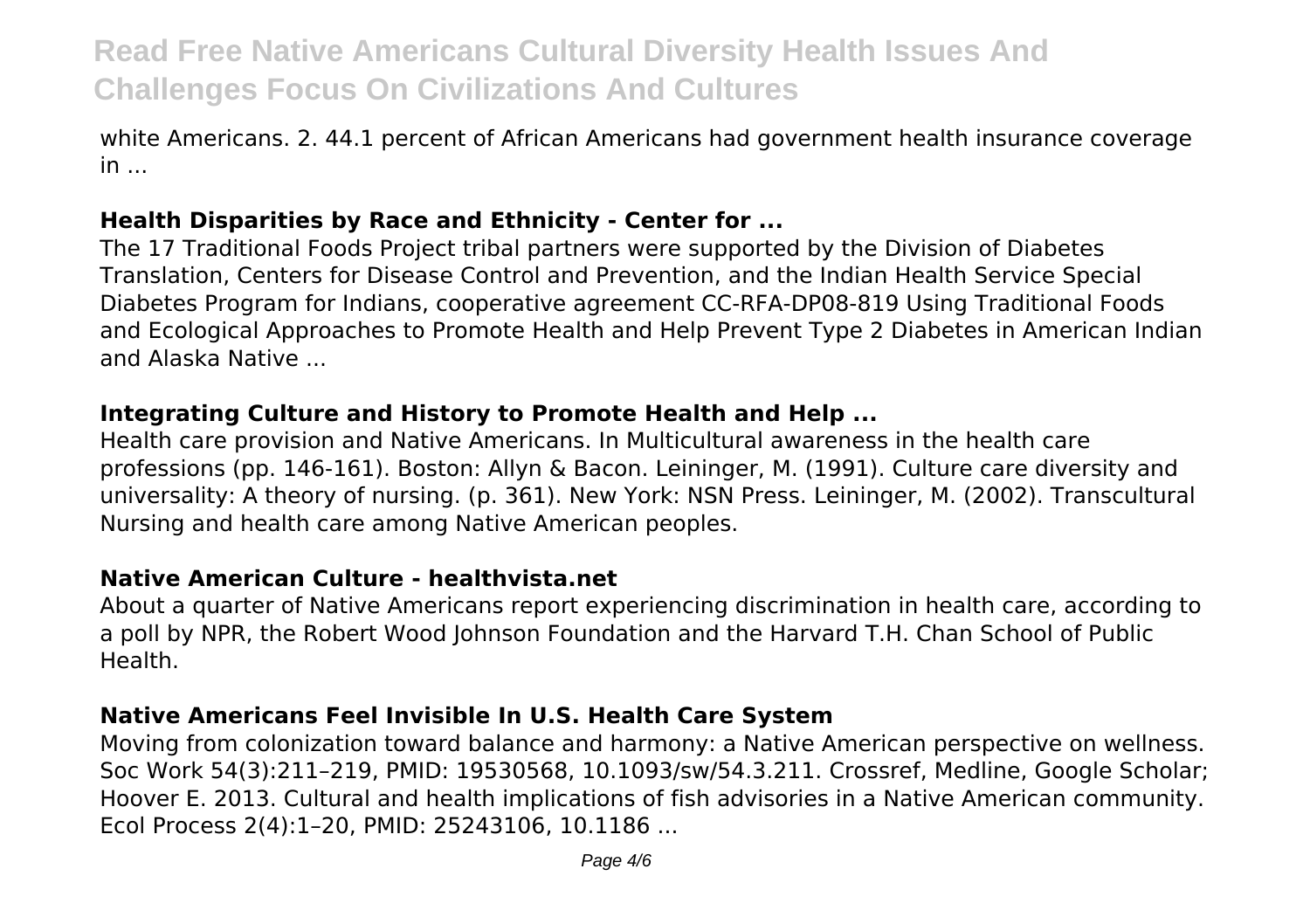# **Native American Perspectives on Health and Traditional ...**

Racial and cross-cultural health disparities in the United States are well documented [1,2,3].Reports have identified gaps across a number of health indicators between the general population and particular cultural groups including African Americans, Native Americans and Latino/a Americans [3, 4].For example, African Americans and Native Americans have lower life expectancies and higher infant ...

#### **Racial and cultural minority experiences and perceptions ...**

With more than 560 federally recognized tribes in the US alone, there are more than four million Americans who identify themselves as American Indian or Alaska Native (Native), representing a diversity of languages, locations, traditional practices, indigenous knowledge, and spiritual beliefs. 1-3 Despite significant intergroup differences, Native people as a whole are at a greater risk than ...

## **"Our Culture Is Medicine": Perspectives of Native Healers ...**

than you do at a health clinic. Especially as a Native American." "For American Indians, the community is a strong piece, where going outside, there is skepticism." Burnette, J. E. (2005). Women's Health: Attitudes and Practices in North Carolina Focus Group Research.

## **Cultural Serving American Indian Patients - Women's Health**

Percentage of Native Americans that live off of U.S. reservations. 16%. Percentage of students at BIA schools that reported having attempted suicide in the preceding 12 months. 1 in 8. Number of Native American adults in need of substance use treatment that received it at a specialty facility.